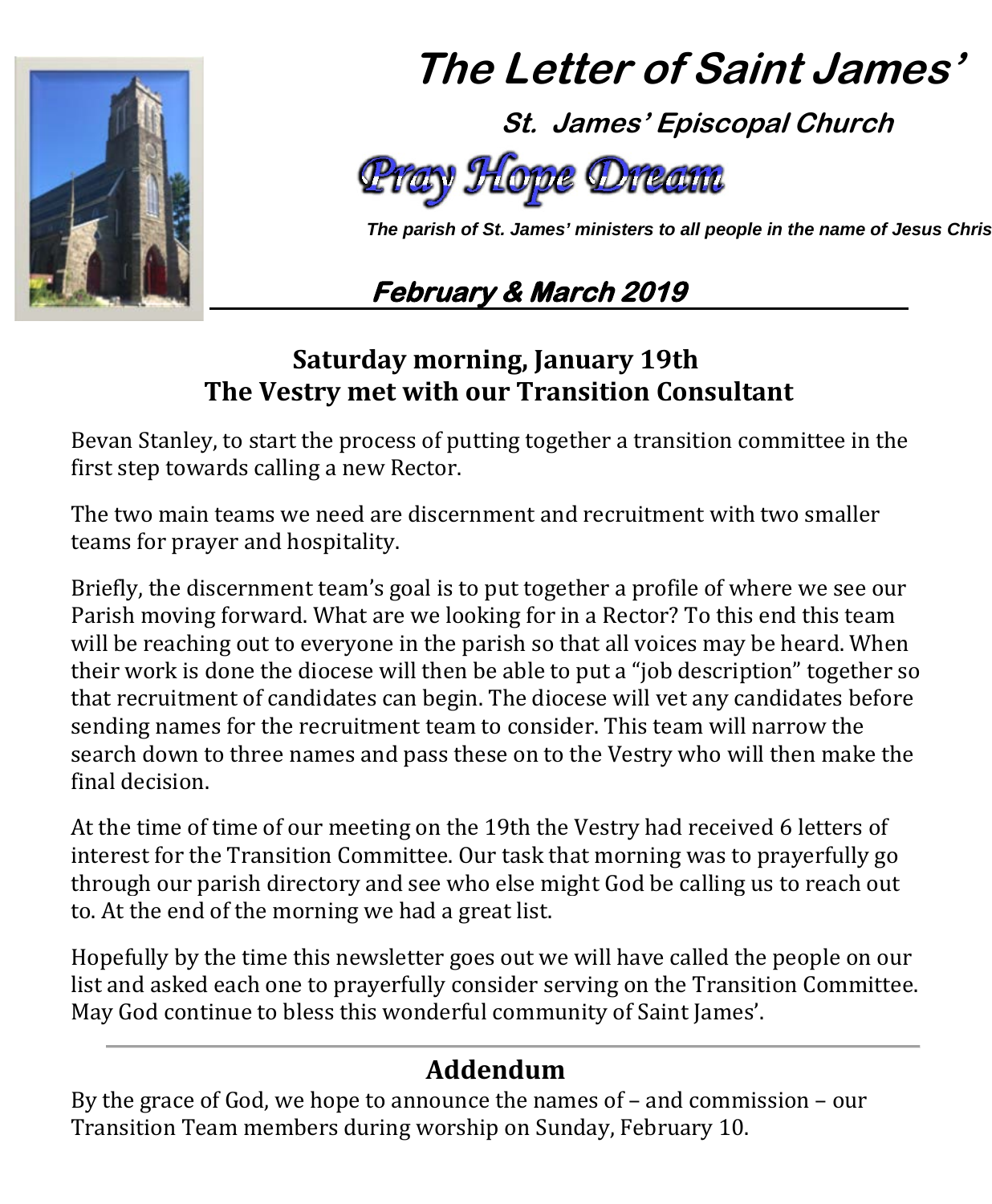## **From Your Interim-Priest-in-Charge Who is a Member of this Parish?**

One of the administrative tasks of an Interim is to help your next Rector have an up-to-date Parish Directory and a clean list of parish members. Perhaps now is a good time to remind ourselves *just who IS a member* and *how does one BECOME a member* of this wonderful community of faith?



Whenever someone asks: *"so what do I have to do to join this* 

*church?"* I am quick to quip: *"just come worship and be a part of us and we'll go from there."* The truth is, there are many levels and aspects to being an official member of this parish. And as I continue to clean up our official Parish Register, your help in confirming where you stand would be much appreciated!

**Basic definition of member:** Anyone who has received the Sacrament of Holy Baptism (with water in the Name of the Father, and of the Son, and of the Holy Spirit), whether in this Church or in another Christian church, and whose baptism has been duly recorded in this Church, is a member. So, if you were baptized at St. James or if you came from another church and presented some evidence of your baptism, you *should be* recorded in our Parish Register as a member.

## **Sounds simple, right? Well . . .**

**Inactive Members:** These are individuals whose names *are* in the Parish Register but who have not been present with us in worship for more than 12 months. Unfortunately, this can happen when we lose track of someone, and many of those recorded are no longer traceable.

An inactive status does not include homebound parishioners who are unable to be with us for physical reasons. Our Eucharistic Visitors help us stay connected!

**Newcomers**: These are individuals who are new to the parish and are invited to join in worship and participate in all other parish events, as they take a prayerful time to decide if this is to be their faith home.

If you are a newcomer and choose to become an official member, we ask that you fill out a contact information form including an indication of whether/where you were baptized, and confirmed. If you are coming from another Episcopal Church, please ask me to request a Letter of Transfer from your previous parish. If you come from another Christian faith tradition, information about your baptism/confirmation is sufficient. In this way, you will be added to our Parish Register.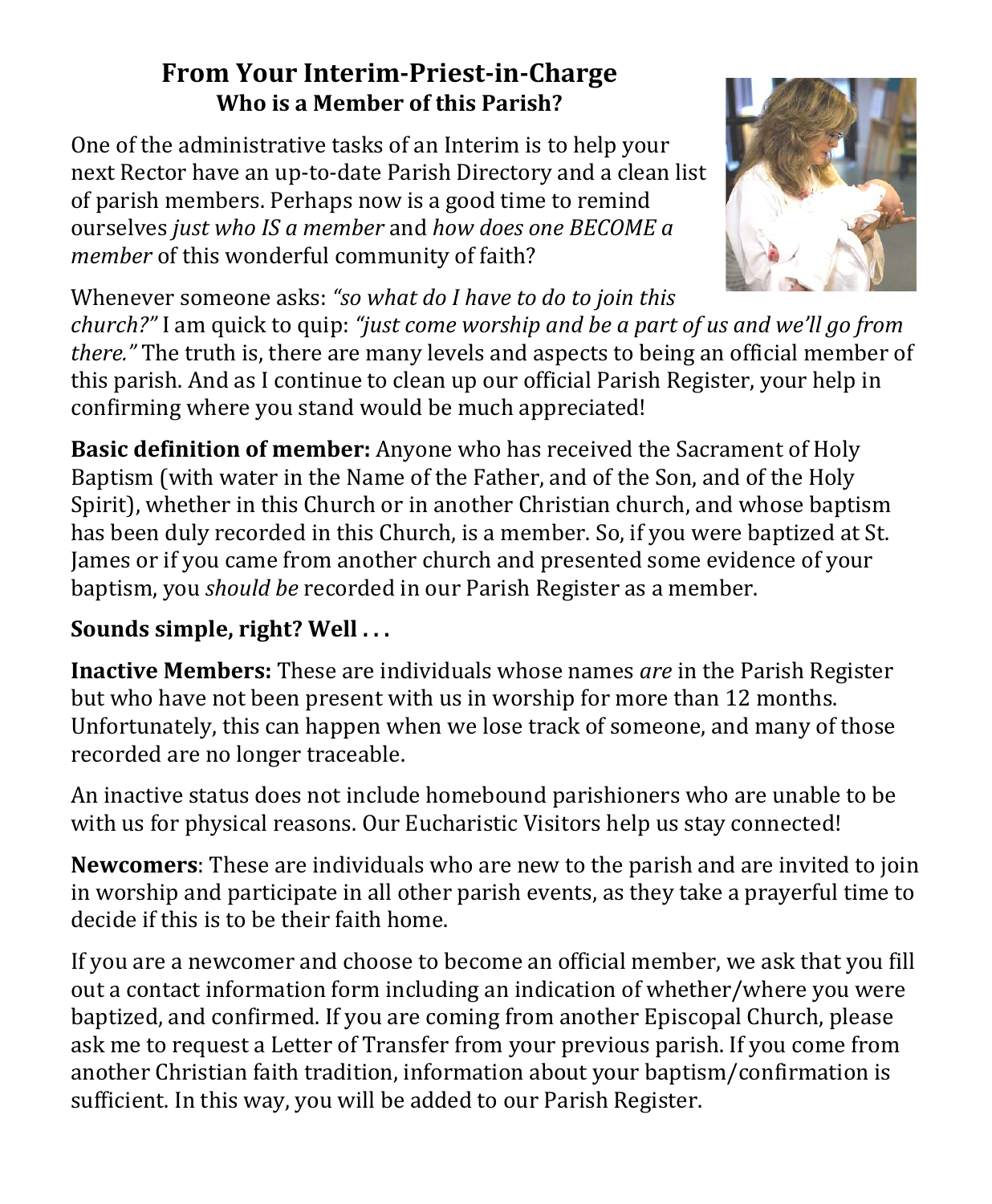**Confirmed Members:** The Church as a faith tradition hopes that all adult members (age 16 and above) will make a mature public affirmation of the vows their parents and godparents made at their Baptism, confirming their faith and commitment through the Episcopal Church to the responsibilities of their Baptism, and will have been confirmed or received by the laying on of hands by a Bishop of this Church or by a Bishop of a Church in communion with this Church. Those who have previously made a mature public commitment in the Roman Catholic or Lutheran Church may be received by a Bishop of this Church, rather than confirmed.

**Communicants:** All members of this Church who have received Holy Communion in this Church at least three times during the preceding year are to be considered Communicants of this Church.

**Communicants in Good Standing/Voting Members:** All Communicants of this Church who for the previous year, have been faithful in corporate worship, unless prevented for good cause, and have been faithful in working, praying, and giving for the Mission of God through St. James' are considered Communicants in Good Standing. Communicants in Good Standing 16 years and older are Voting members.

## **What if someone has not yet been baptized?**

This is a very lively and intentional conversation being had at both the National Church level and within the Episcopal Church in CT. Membership in a church is more than just fellowship in a warm and welcoming community. Stay tuned for some Lenten conversations about the meaning of our baptismal identities.

## **So for now,**

Please contact Dilsa through the Parish Office (203/748-3561) if:<br>1) vou consider yourself (or a family member) to be a homeb

- 1) you consider yourself (or a family member) to be a homebound member of this parish and are not receiving our home devotion mailings and announcements to help you stay connected;
- 2) you (or someone you know) were once a member of this parish, have found a new church home but have not requested an official Letter of Transfer;
- 3) you have come to us from another Episcopal Church and you want to make sure you have an official Letter of Transfer on record;
- 4) you have come to us from another faith tradition and you want to make sure you have been duly recorded as a member in our Parish Register;
- 5) you want to seek baptism for yourself or a family member; or<br>6) you would like to pursue and adult confirmation of your faith.
- you would like to pursue and adult confirmation of your faith.

### **NOTE TO ALL MEMBERS AND FRIENDS OF THE PARISH:** *if you recently have changed your physical or e-mail address, or your phone number, please call Dilsa to make sure our Parish Directory is up-to-date.*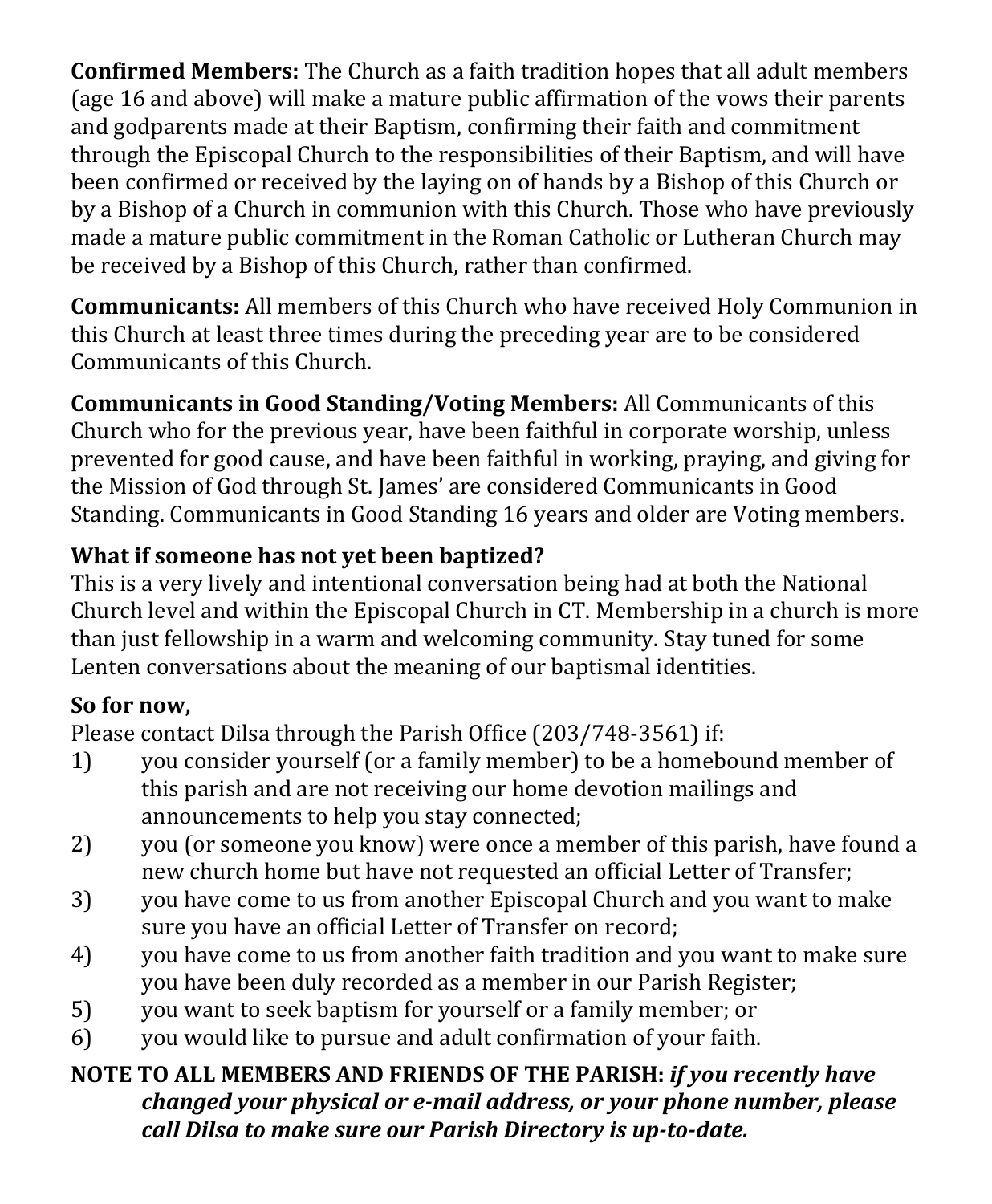## **Religious Education for Children and Youth**

#### **Souper Bowl of Caring**

Thank you to everyone who donated soup cans and soup packages to our annual Souper Bowl of Caring soup drive to support the Daily Bread food pantry. Your donations have made a difference in the lives of so many people right here in our own community and this event could not have happened without your support.



A big thank you to the Church School students for helping to gather and count all of our soup cans and soup packages at the conclusion of our Souper Bowl of Caring drive on February 3rd.

### **Godly Play**

We spent the month of January focusing on our Godly Play lessons of Epiphany and Baptism. At the end of January until Lent, we begin my favorite lessons of our Church School year, which is our parables. The children really enjoy the stories of The Parable of the Good Shepherd, The Parable of the Good Samaritan, and the Parable of the Mustard Seed, in addition to the other parables that we cover in Godly Play class. This will be my second-year teaching parables in Godly Play, and I am already looking forward to the children's excitement about these lessons and our conversations that we will have as we tell and share these wonderful stories together. After the parables, we will then go forward in the church calendar and spend several weeks on our Lent and Easter lessons, which will bring us into April. I look forward to make alleluia crafts with the children in class, and then burying them once Lent arrives. The children will also receive mite boxes, where they will contribute allowance or tooth fairy change to donate during Lent to St. James.

Blessings and Peace, Kerry Santoro Director of Religious Education, St. James'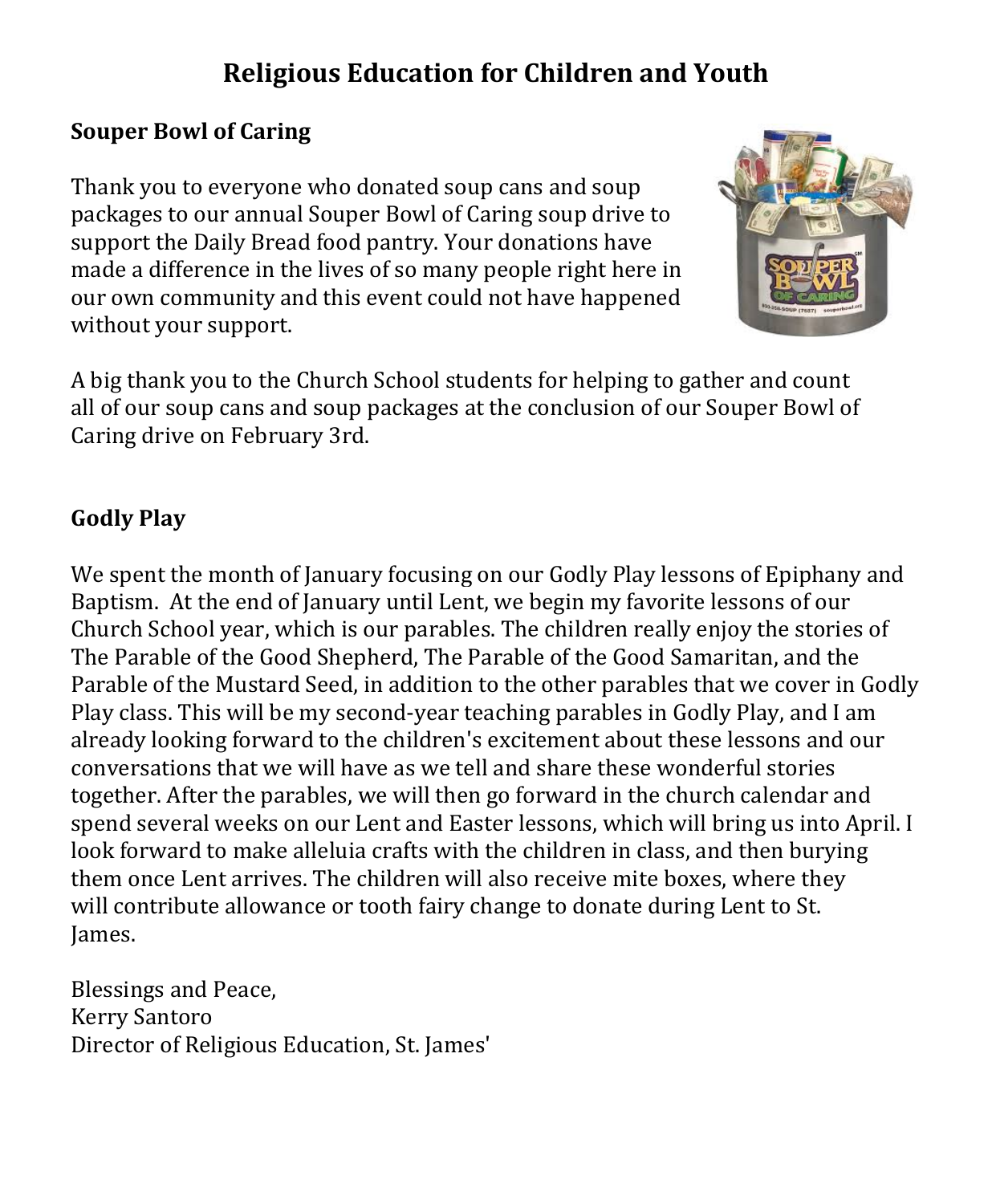## **Growing in Faith**

Dear Brothers and Sisters in Christ:

I hope you all had a blessed Holiday and made your New Year's resolution! This will be my last News Letter to you as Chair of Growing in Faith. I have enjoyed being on the Vestry team of Saint James Church Family. I have learned so much from Growing in Faith committee members, Reverend Carolyn, Denise, Janet, Cheryl, Carole, Joanne, Mimi and Brenda. Thank you for you laughter and spirit. We meet every Monday reading the holy scriptures together. We are a small group but we are mighty in the Holy Spirit. From Matthew 18: 20, " When two or three are gathered in my name, there I am".

On January 26, 2019 at 5 pm we had our first Movie night sponsored by Parish Life and Growing in Faith. The movie, "All Saints", was based on a true story of an Episcopal Church in Tennessee. Facing financial struggles, lowering attendance, and the threat of closure, this parish found their eyes opened to their refugee neighbors and discovered new life and purpose. A wonderful conversation followed the movie viewing. Stay tuned for future opportunities!

Immediately following our Jan 27 Annual Meeting, our new Chair, Jeanne Todaro, was inducted to Growing in Faith. Jeanne has a lot of exciting plans to enhance our spiritual journey. Hope to see you at Bible Study.

Blessings and Peace, Karen

## **Worship**

As a kid Lent was my least favorite season of the church calendar. It was so somber and gloomy to my mind. Today I look forward to it as an opportunity to get closer to God. To reflect on what he has done for me. Then to think how I can respond to such an abundance of love. This year it coincides with our journey of discernment for a new pastor, so we have a unique opportunity to reflect on our relationship with God both individually and together as a worship community. This moment of quiet reflection build into the church year, has a soulful peaceful beauty and is meant to refresh us and prepare us for the joys of Easter.

**Ash Wednesday is March 6th this year**. Be sure to join us for this start of our Lenten journey and take some time to consider how you respond to God's love. God Bless You!

Jeanne Todaro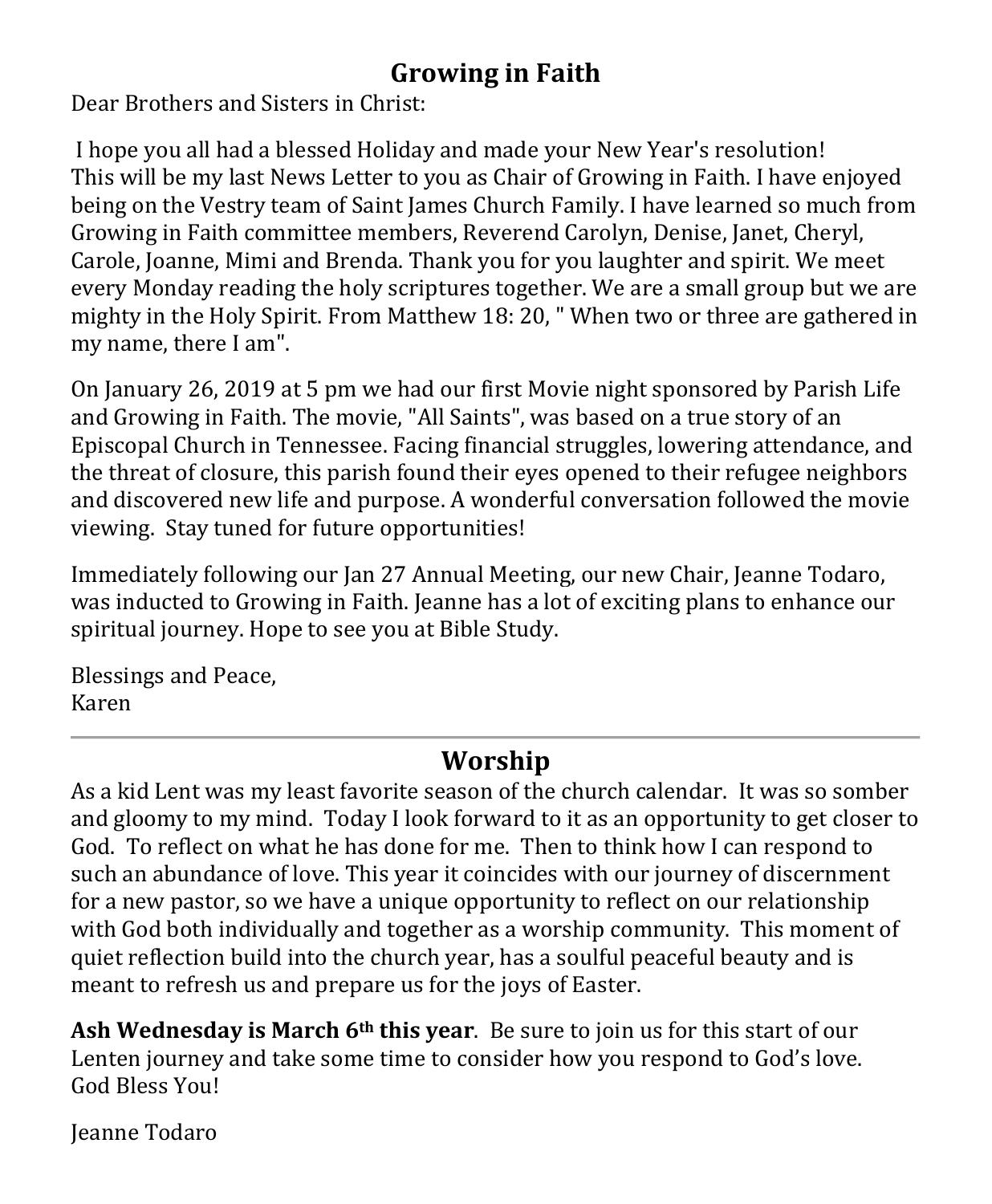## **Music Ministry**

**THANK YOU!!** Joanne would like to thank all those who participated in the music during this past Christmas season. Many people offered their musical and organizational talents and I greatly appreciate it!

*Thank you* to David Katz who generously donated CDs of his professional music work for sale to help with seed money for our Red Doors Concert Series. There are still some CDs available at a reduced price of \$5. Please speak to Joanne Archibald [\(joannearchibald@saintjamesdanbury.org\)](mailto:joannearchibald@saintjamesdanbury.org) to arrange purchasing CDs.

*Thank you* to the Chorister parents who helped with costumes and preparing the children for the Christmas Pageant.

*Thank you* to all who supported the December 30 Christmas Concert by your presence and monetary gifts to help fund the Red Doors Concert Series.

## **RED DOORS CONCERTS**

**St. James' Episcopal Church Red Doors Concert Series** 

25 West Street Danbury, CT 06810

Sunday, March 17, 2019 at 2pm The Danbury Mad Hatter Barbershop Chorus **Irish Tunes and Traditional Barbershop Harmonies** 



Saturday, 5/18/19 at 7pm The well-known Chime In! Community Handbell Choir from Bethlehem, CT.

Saturday, 10/5/19 at 7pm Hans Uwe Hielscher, Carillonneur and Organist from Germany

Saturday, 11/30/19 at 7pm The St. Petersburg Men's Ensemble (a cappella quartet) from Russia

A free will offering will be taken to help fund future concerts in our **Red Doors Series** 

#prayhopedream #saintjamesdanbury

The first concert of our 2019 Red Doors Concert Series will feature the award winning Danbury Madhatters Chorus directed by Joseph Hudson. This is an a cappella chorus of 30+ men from the Danbury area. They will entertain us with Irish music and traditional barbershop harmonies. Please invite your family, neighbors, and friends! There will be a free-will offering taken to help fund our Red Doors Concerts.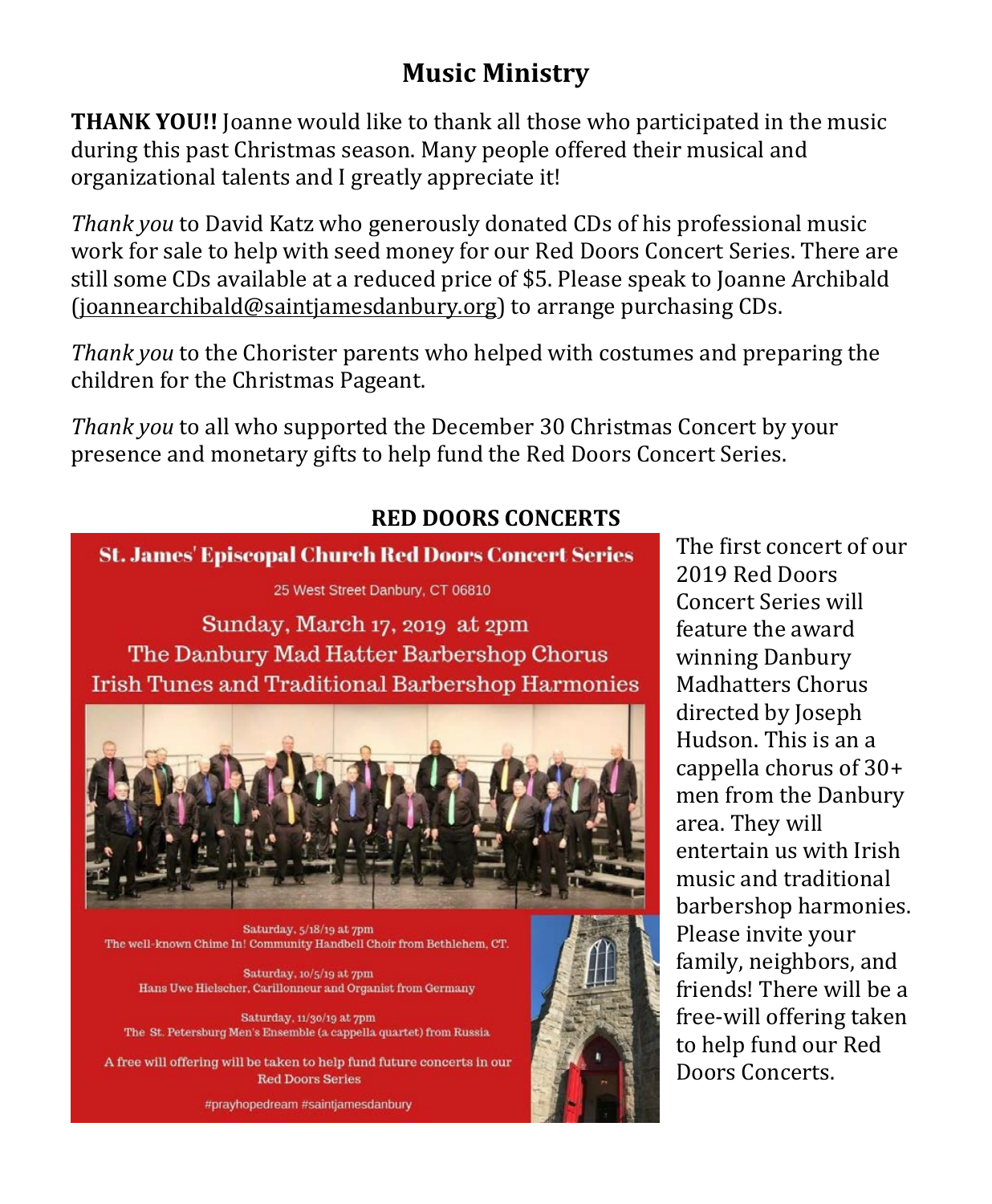#### **CHORISTERS SCHEDULE**

The Church School Choristers will be singing and ringing their bells several times this spring. Here is the proposed schedule of rehearsals and worship services in which they will be singing.

**Rehearse** (in sanctuary following 10am worship service) **Feb. 3, 10, 24 Sing** during 10am worship service on **March 3rd** (bury Alleluias day) - warm up rehearsal at 9:30am in sanctuary that day.

**Rehearse** (in sanctuary following 10am worship service) **March 10, 17, 24 Sing** during 10am family worship service on **March 31 -** warm up rehearsal at 9:30am in sanctuary that day.

**Rehearse** (in sanctuary following 10am worship service) **March 31, April 7, April 14 Sing** during 10am **EASTER** service on **April 21** - warm up at 9:30am in sanctuary that day.

**THE MONTAGE QUARTET** will be returning to enhance our worship on Sunday, March 24 at 10am. Deidra Woodend sings with this quartet and is arranging for them to sing several pieces for us. You may remember the Latin Mass they sang for us in the past. Please join us in welcoming them!

**HOLY WEEK/EASTER CHOIR** will begin rehearsing on **Thursday, March 28th at 7:30pm in the Choir Room.** Please join the Chancel Choir as we prepare for this most holy season.

## **Ritual Reasons Why**

## **Rite I and Rite II – words matter to our theological imaginations**

Part of our intentional Transitions work is to become more aware of why we do what we do. Take our liturgy, for example. Our 8 o'clock worship uses Rite I and our 10 o'clock worship uses Rite II. Do we know the difference (other than Rite I being a bridge from the 1928 Prayer Book when our "new" Book of Common Prayer was approved in 1979)?

The difference between Rite I and Rite II is not just a matter of variation in language. Yes, the most obvious distinction is the use, in Rite I, of Elizabethan English, a language that is wonderfully poetic and adds a sense of mystery that can enhance and deepen the experience of worshipping our awe-inspiring, transcendent God. Rite II uses more contemporary language and more easily engages worshippers in understanding just what we are saying about the closeness of our God who walks every moment with us.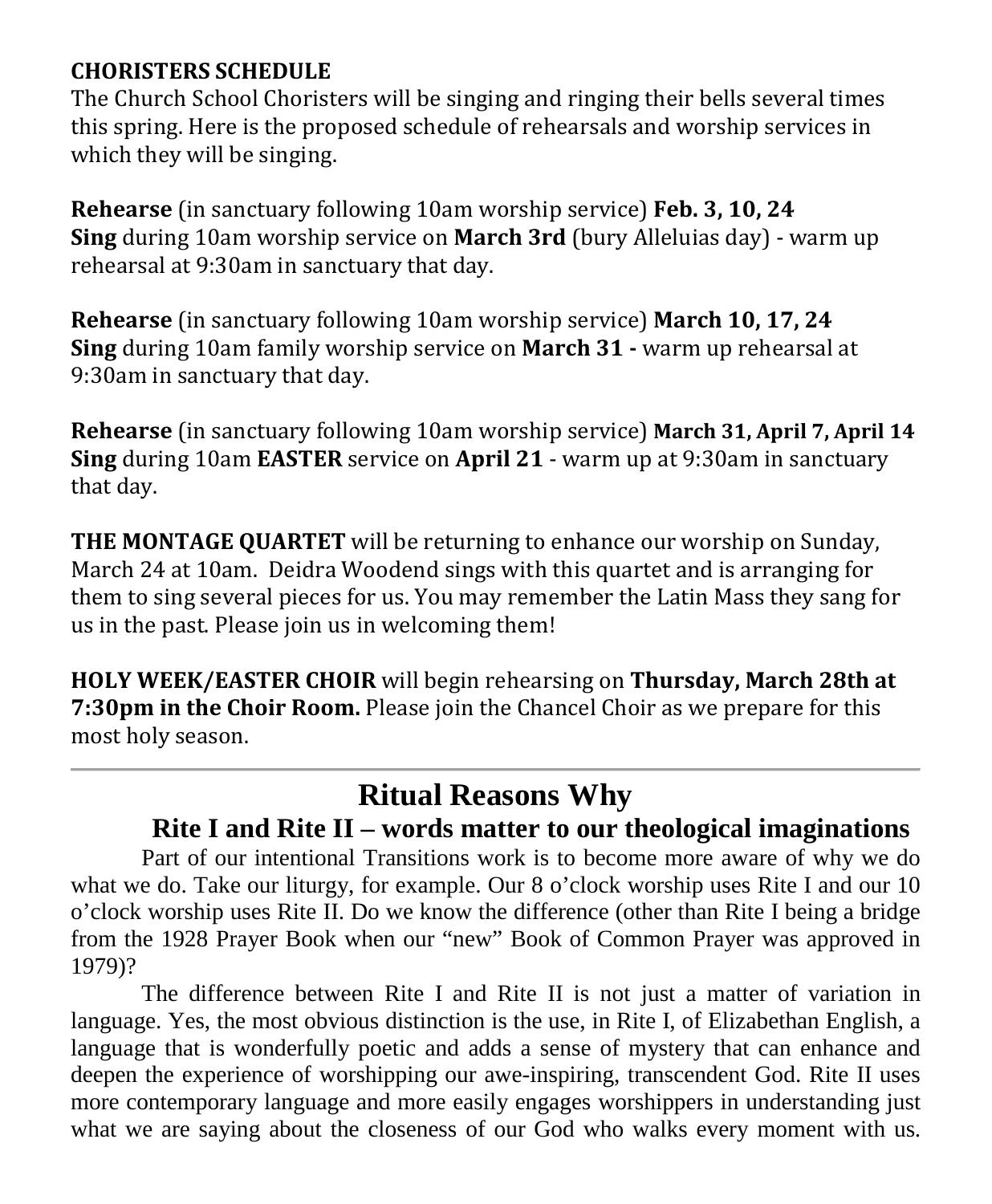Both are aspects of our relationship with God but neither, by themselves, can adequately express both the closeness to us of the God who enters into the world, and the infinite mystery of the God who created it.

In terms of theology (that just means "words we use to talk about God"), the emphasis of Rite I leans more heavily on the (Late Middle Ages') understanding of human sin and God's judgment. Rite II attempts to restore the emphasis (of the Early Church) on human thankfulness for God's love and forgiveness. Here, again, both are aspects of our relationship with God, and neither can stand alone.

Even our physical stance during worship differs between Rite I and Rite II. In Rite I, we find ourselves more on our knees. And why not? When we are awed by the incomprehensible glory of God, we most likely are drawn to get down on our knees out of reverence, wonder, and admiration. In Rite II, we are invited to stand more often. Standing symbolizes our new life in Christ and the congregation's anticipation in the invitation to walk with Christ out into the world.

The use of Rite I versus Rite II was never intended to be an "either/or" proposition. Both are wonderful expressions of God's love for us, and our heart-felt response. And yet, no one set of words – no matter how comfortable they feel – can draw us into all that God longs to be for us. For several years, now, the Episcopal Church has authorized another liturgy called Enriching Our Worship. How open might we be to "tryon" new words" – perhaps during Lent? – to help us experience an intentional selfreflection about our relationship with God and with each other? Let's talk!

## *If you have a question about things we do in our liturgy, just drop a note to the Rector If you are wondering, chances are other people are too!! Be a voice for others!*

## **Lent Begins with Ash Wednesday – March 6**

Tues Mar. 5 - **Shrove Tuesday Pancake Dinner** 6pm<br>Wed Mar. 6 - **Holy Eucharist with Imposition of Ashes** Noon & 7 pm Wed Mar. 6 - **Holy Eucharist with Imposition of Ashes** 

Sundays in Lent – Preaching Series on Baptismal Covenant/Way of Love

#### **Still in planning process –**

- Lenten Adult Formation on The Way of Love (Wednesdays w/light meal?)
- Lenten Quiet Day with Labyrinth prayer rug and guided meditation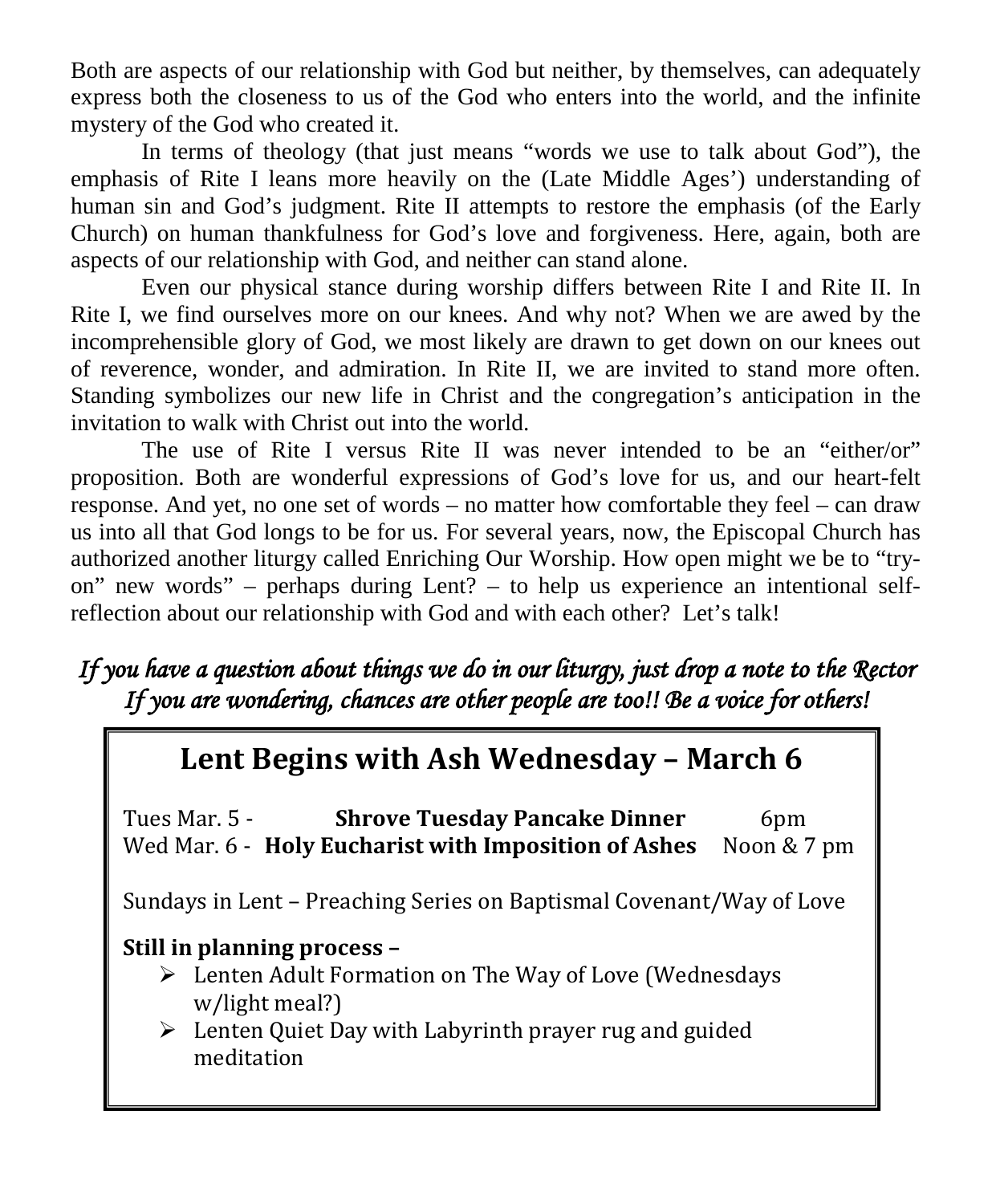## **Just for a Chuckle . . .**

### **You'll know you're an Episcopalian, if . . .**

- when you watch Star Wars and they say "May the force be with you", you automatically reply "And also with you".
- you recognize your neighbor, or rector, in the local liquor store AND go over to greet him/her.
- you think the height of haute cuisine is a little, triangular cucumber sandwich on white bread, crusts excised, stuck together with a toothpick.
- you have totally memorized Rite I, Rite II and the first three episodes of The Vicar of Dibley.
- words like: "vouchsafe", "oblation", "supplications", "succor", "bewail", "wherefore", "dost" and "very" (in its archaic sense) are familiar to you even if you don't have a clue that they mean.
- you can pronounce "innumerable benefits procured to us by the same."
- you ever find yourself saying, "Oh, but we've never done it that way before."
- you know that a sursum corda is not a surgical procedure.
- you don't think Agnus Dei is a woman.
- you know that the nave is not a playing card.
- your friend said "I'm truly sorry..." and you replied, "and you humbly repent?"
- know that the Senior Warden and the Junior Warden are not positions in the local prison.
- And finally....

if you reach a point when you're not sure about anything theologically but you still feel completely at home at the altar rail and somehow know you're meeting God there, even though you can't begin to understand how.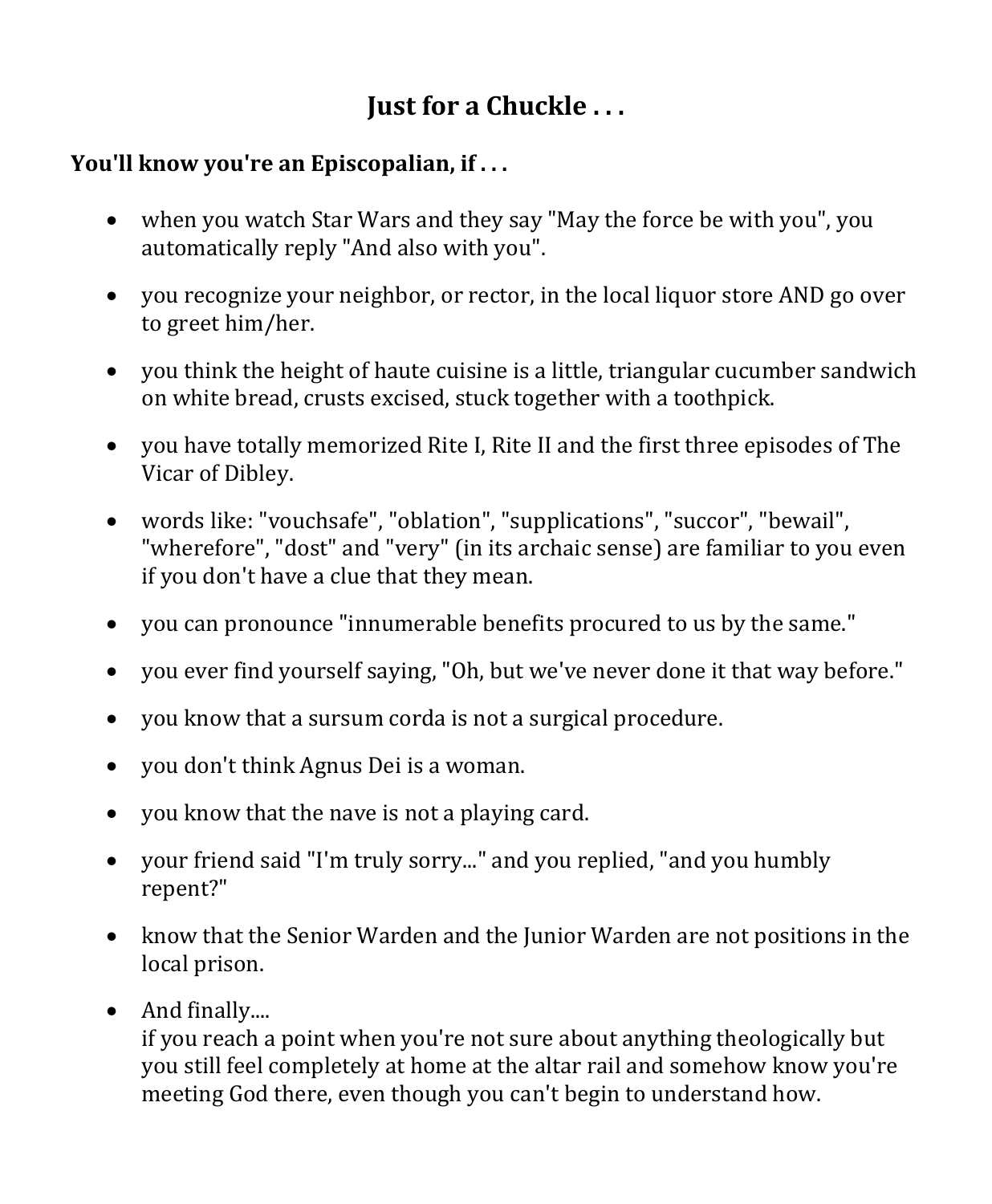The ministry of the people of St. James' Episcopal Church is led by the Wardens and Vestry and assisted by the Clergy and Staff.

**Treasurer** 

Class of 2022 Deborah Kaufmann Jehad Sabbagh Gary Rogers

#### Class of 2020

Beth Cox Susie Sarkisian Victoria Woody

#### Class of 2021

Carolyn Flynn Lyn Meyers Jeanne Todaro

#### **ECCT ConventionDelegates**

Dan Cox & Marion Liberati

#### **Wardens Interim Priest-in-Charge**

Joe Walkovich The Rev. Dr. Lisa D. Hahneman. Tel. Ext. 14<br>Janet Brown Idhahneman@sbcglobal.net ldhahneman@sbcglobal.net<br>**Deacon** Linda Spaziani The Reverend Carolyn Legg **Clerk** [sealeg@sbcglobal.net](mailto:sealeg@sbcglobal.net) Sandra Nichols **Administrative Assistant and Bookkeeper Vestry Dilsa Quade. Tel. Ext .10 Director of Religious Education** Kerry Santoro. Tel. Ext. 17 [dre@saintjamesdanbury.org](mailto:dre@saintjamesdanbury.org)

#### **Director of Music**

Joanne F. Archibald. Tel. Ext. 16 [joannearchibald@saintjamesdanbury.org](mailto:joannearchibald@saintjamesdanbury.org) **Sexton** Jose Lopez Sanz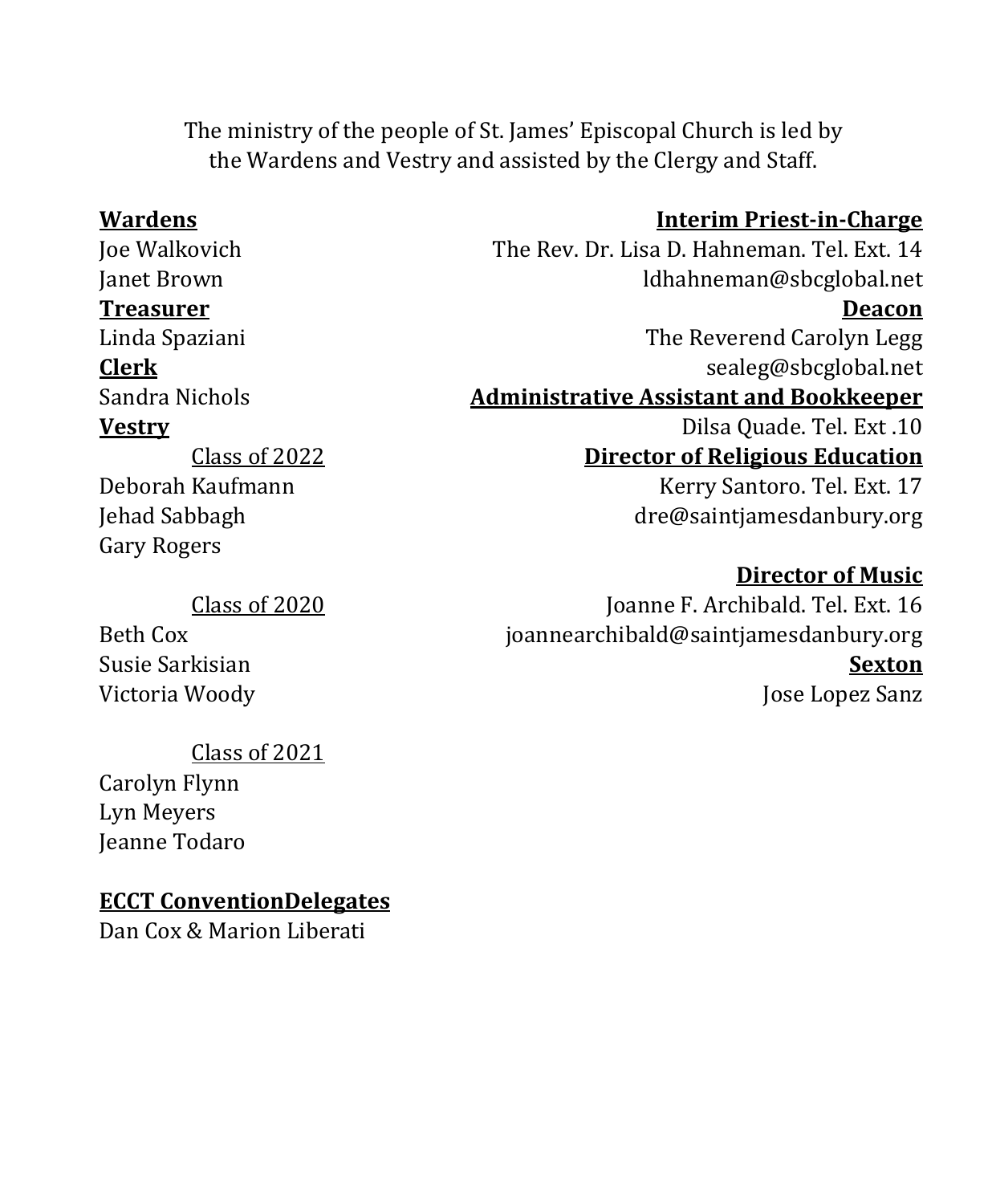## *PARISH CYCLE OF PRAYER – February & March 2019 "I urge that supplications, prayers, intercessions and thanksgivings be made for everyone"*  **I Timothy 2:1**

Each month in our newsletter we include part of our alphabetical listing of the members of our congregation in the Parish Cycle of Prayer. This month you are asked to hold the following members in your prayers:

Franklin Moore & Carlos Diaz; Doris Morgan; George Mosher; Kathleen Mould Dan & Gretchen Mullin; Su Murdock; John & Virginia Murphy; Elizabeth Mussgnug Alexander Nahas; Sandra Nichols & Family; Victoria O'Connor; John O'Hern; William Ostrand & Marco Ostrand-Costa; Donald & Maryellen Owens & Family Betsy Pankulis; Andy & Nena Pankulis; Jeannie Parille; Barbara Parks Robert & Patricia Pearson; Julia Pearson; Etura Pierce; Sally Pierce Whitney Pratt-Cote; Richard & Erma Rausch; Richard Rausch & Luciana Correia & Family; Christina Ray & Amy Lionheart; Patricia Reynolds; Robert Reynolds Roderick Rigby; Edward & Kathleen Rogers; Gary Rogers; Sally Roscoe; Jill Sousa Barbara Ruiz; Howard Rusk; Jehad & Kathy Sabbagh; Anthony & Victoria Sanches & Family; Leslie Sanford; Ricky Lopez & Family; Mark & Susan Sarkisian & Family Sayers Family; Michael & Toni Scalzo & Family; Duane Schirmer & Vicky Crea-Schirmer & Family; Linda Schmidt-Giannini; Nancy Schofield; Richard Shaboo Michael Shellman; Joanne Siergiej & Family; Connie & Michael Sih; Irene Simonelli Jill Simonelli; Simonelli Family; Elaine Sleath; Calista Smith; Donna Smith Ernest Smith; Kevin & Debbie Smith; Domenic & Linda Spaziani Anthony Spaziani; Leonard & Anita Staib; Kelly Stein; Ann Stephenson; Mark Stirling Loraine Subryan; Sueiro Family; David & Kathi Swanson; Jeremy & Jeanette Rivera Switzer Family;Glenna Tagliavento;Matthew Talley; James & Susan Tarrant & Family Joan Tarrant & Family; Bill & Laurie-Jean Thalman; Roland Thibodeau Arthur Tuttle; Constance Tyrell; Ann Velazquez Ruiz; Joseph Walkovich Joseph Ward; Janice Webb; Lewis Westfall; Gregg & Kathleen Wilbert; Harold Williams; Robert Wirag; Dawn Doty & Justin Doty; Dean Berardo Carnell & Victoria Woody & Family; John & Nora Zahner & Family; Edward Long Jason Anders; Martin & Janis Anderson & Family; Jason & Meghan Flynn & Family Linda Arbitelle; Joanne, Archibald & Family; Richard & Harriet Arthur & Family Battiste Family; Raymond & Karen Beaudry; Harold & Marie McCarthy Katie & Ryan Beaudry & Family; Richard Becker; Kim Malara & Betsy Bergeron Deidra & James Beschle & Family; Lloyd & Patricia Best; Agnes Uvanga Cathleen Blasco; Robert Bloss; George Bogart & Jana Draper Mildred Boughton; Allan & Janet Brown; Mary Lou Brown